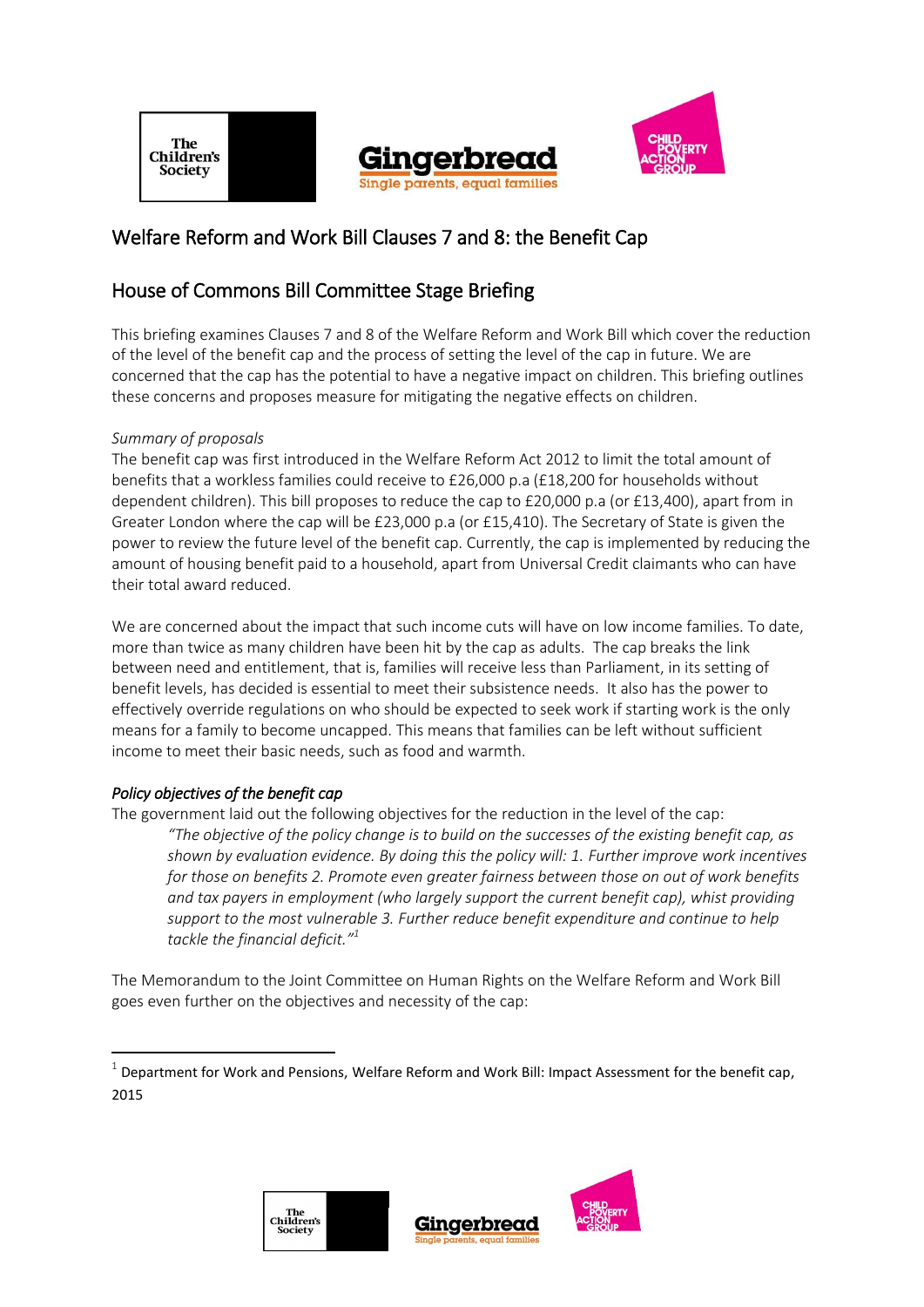*"Reducing the benefit cap is necessary to ensure the economic wellbeing of the country and ensure people are always better off in work than on benefits" 2*

We question the extent to which the cap has achieved each of these objectives, but more importantly, question whether impoverishment is an appropriate policy tool, regardless of effectiveness.

### *Further improve work incentives for those on benefits*

The benefit cap is based on the premise that is needed in order to ensure that parents will be better off working than on benefits. But this is a false premise. The social security system is *already* designed to make people better off when they move into work. The tables in appendix A compare the income of households out of work, without the cap, out of work with the cap applied, working on minimum wage and working on median earnings. These tables show that even without the cap these families would be substantially better off in work: both their total income from net earnings and benefits and their disposable income (after rent) would be substantially higher if they were working than it is if they are not. For example, even without the cap, a lone parent with 4 children will be better off by over £65 a week working 16 hours a week on minimum wage.

The Impact Assessment draws on DWP research into the effect of the benefit cap (which was peer reviewed by the IFS) as evidence that the cap is acting as work incentive and that capped households are more likely to move into work. However, the research found that the proportion of households that moved into work (measured by numbers that opened a working tax credit claim) was only 4.7 percentage points higher amongst capped households than for the control group. The IFS concluded that the analysis told us "that the large majority of affected claimants responded neither by moving into work nor by moving house."<sup>3</sup> International comparisons<sup>4</sup> show that sanctions have limited longterm effect in enabling people to move into work, although they do have an effect in causing exits from benefits. By contrast there is substantial evidence of the positive impact that individualised and supportive employment support can have to enable people to move into work.<sup>5</sup>

*Promote even greater fairness between those on out of work benefits and tax payers in employment*  The question of the cap's 'fairness' has been highly contested since its introduction. As many have pointed out it was based from the outset on a false comparison between an out of work family's *income* and an in-work family's *earnings,* ignoring in the process the various top-ups from the state that those in work may also receive such as child benefit, tax credits and housing benefit. Table 1 illustrates the point looking at median earnings and income in 2011/12 (the only year this data was released for). While the reduction in the level of the benefit cap ends the direct link with earnings, the discussion of median earnings in the Human Rights Memorandum suggests they are still considered in setting the level of the cap:

<sup>&</sup>lt;sup>5</sup> For example[, http://childpolicyinfo.childreninscotland.org.uk/index/news-app?story=3276](http://childpolicyinfo.childreninscotland.org.uk/index/news-app?story=3276) showed that the New Deal for Lone Parents doubled lone parents chances of getting a job.



<sup>&</sup>lt;sup>2</sup> Department of Work and Pension, Memorandum to the Joint Committee on Human Rights: the Welfare Reform and Work Bill 2015, 2015

<sup>3</sup> Coping with the cap?, Carl Emmerson and Robert Joyce, IFS, Dec 2014

 $4$  Welfare Sanctions and Conditionality in the UK, Beth Watts, Suzanne Fitzpatrick, Glen Bramley, David Watkins, JRF, 2014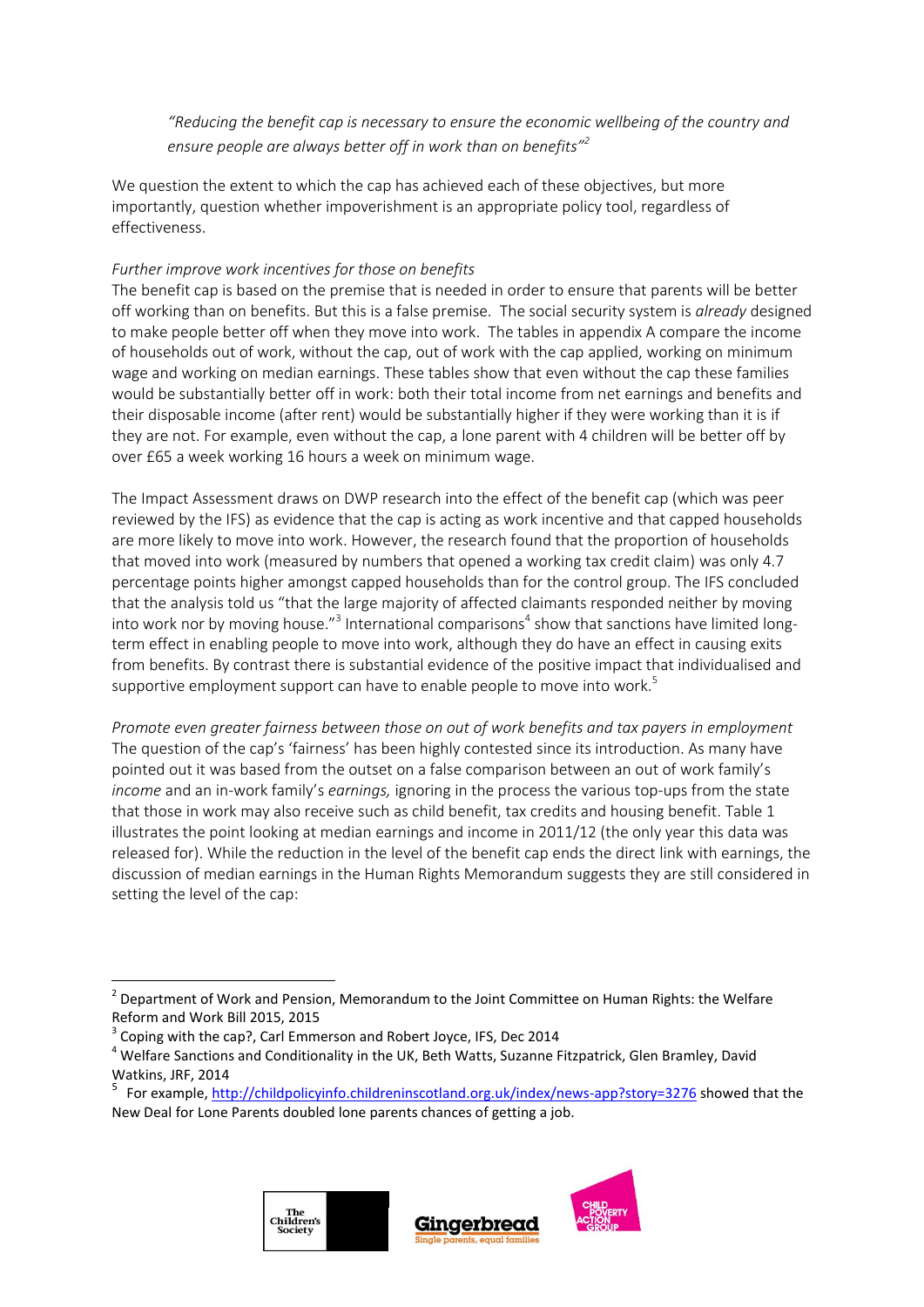*The cap … reflects the broader economic situation around 4 out of 10 households earn less than £23,000 in London, whilst around 4 out of 10 households in GB (excluding London) earn less than £20,000<sup>6</sup>*

# Table 1 Comparing incomes and earnings

|                                                          | All | Single no<br>children | Lone<br>parents | Couples<br>no<br>children | Couples<br>with<br>children |
|----------------------------------------------------------|-----|-----------------------|-----------------|---------------------------|-----------------------------|
| <b>Earnings</b>                                          |     |                       |                 |                           |                             |
| (net of income<br>tax and NICs)                          | 420 | 270                   | 200             | 590                       | 600                         |
| <b>Earnings</b>                                          |     |                       |                 |                           |                             |
| (gross of income<br>tax and NICs)                        | 520 | 330                   | 230             | 730                       | 750                         |
| <b>Total income</b><br>(net of income<br>tax and NICs)   | 490 | 280                   | 400             | 640                       | 670                         |
| <b>Total income</b><br>(gross of income<br>tax and NICs) | 600 | 340                   | 420             | 790                       | 820                         |

Median weekly earnings and total income, where the head of the benefit unit is aged below state pension age within Great Britain, 2011/12.

Source: Benefit unit median weekly earnings and total income for Great Britain, Family Resource Survey, DWP, August 2013

This can also be seen in the tables in Appendix A comparing income for individual families in and out of work. Crucially, as can be seen from these tables, all families would still receive substantial amounts in benefits if they were working, in the form of housing benefit, tax credits and child benefit. For example, a lone parent with 4 children working at 16 hours a week on minimum wage will receive £561.24 a week in benefits (compared to £601.63 not working without the cap). The cap includes child benefit and child tax credit, both paid to families in and out of work recognising the additional costs that children bring to a household.

We would also question whether a measure that has had a disproportionate impact on lone parents, children and BAME groups can be considered fair. Up to May 2015, over 220,000 children have been affected by the benefit cap compared to 86,659 adults. Whilst we recognise the intention of the benefit cap to instigate behaviour change in adults, this is clearly not the expectation of the children who have also been affected. 56 per cent of capped families to May 2015 are headed by a lone parent<sup>7</sup>, a group already at increased risk of poverty<sup>8</sup> and who face greater barriers to the work place because they are parenting alone.



<sup>6</sup> Department of Work and Pension, Memorandum to the Joint Committee on Human Rights: the Welfare Reform and Work Bill 2015, 2015

<sup>7</sup> Benefit cap: number of households capped to May 2015, DWP, 2015

<sup>8</sup> Households below average income, DWP, 2015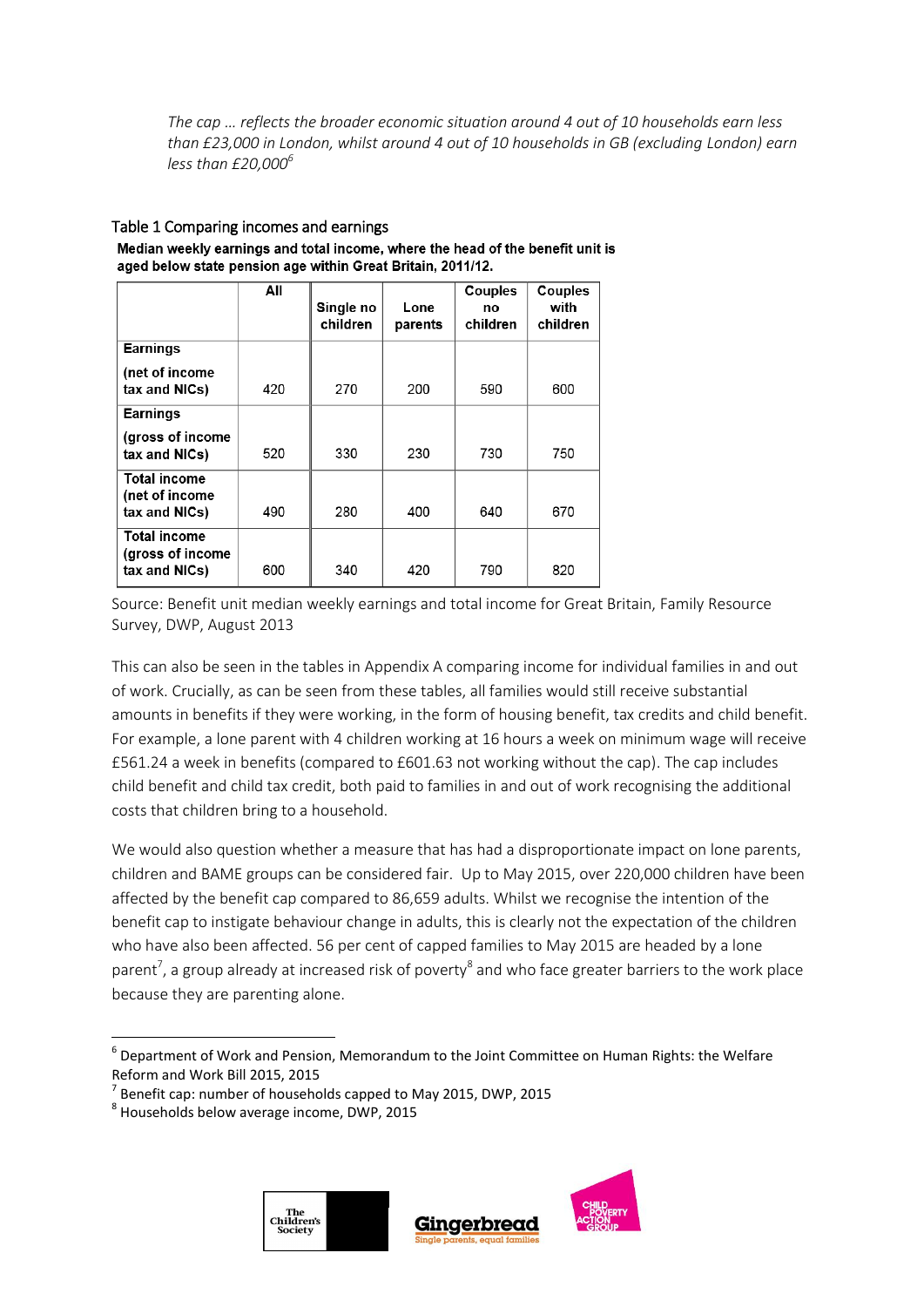### *Further reduce benefit expenditure and continue to help tackle the financial deficit*

The reduction in the level of the benefit cap is projected to save almost £500m by 2020-21, less than 4 per cent of the total savings to the social security budget. Evidence from the first two years of implementation suggests that savings overall to the public purse will be even less than this, and may even have presented a cost to date. Some of the savings to the housing benefit bill are offset by additional funding through discretionary housing payments. On top of this, there are a large number of additional costs, predominantly falling to councils, which are harder to quantify. These include: the costs of providing temporary housing for priority need households made homeless by the cap; additional support to families hit by the cap to enable them to become 'uncapped'; and disruption to children's lives and schooling.

# *Breach of the UN Convention of the Rights of a Child*

The fairness of the cap (at its current level of £26,000) was also considered recently by the Supreme Court.<sup>9</sup> In arguments, it became clear that the government's intention in introducing a cap was not to create parity between in- and out-of-work families but instead, to ensure that the income of out-ofwork households was always *lower* to reinforce work incentives. The judgement called into question the fairness of the cap with three of the five judges finding that in introducing the cap, the Government failed to comply with the UN Convention of the Rights of the Child, and two finding that it breached Article 14 of the European Convention on Human Rights. In the judgement, Lord Kerr said that *"it cannot be in the best interests of the children affected by the cap to deprive them of the means of having adequate food, clothing warmth and housing"* and Lady Hale said the cap deprived children of *"the basic necessities of life"* and made them *"suffer from a situation which is not of their making and which they themselves can do nothing about".* Lord Carnwath – who provided the crucial swing vote dismissing the appeal - said that he hoped the Government would address the breaches of children's rights in its review of the benefit cap.

# *Potential impact on homelessness and housing affordability*

The benefit cap has already had an impact on reducing the ability of affected families to afford suitable housing and increasing homelessness, and we should expect any reduction to the level of the cap to have an even more acute effect. This issue is covered in greater detail a submission by Shelter and other organisations on housing aspects of the Welfare Reform and Work Bill. Citizen's Advice<sup>10</sup> has modelled the impact that reducing the cap to £23,000 could have on housing affordability (this does not consider the further reduction to £20,000 outside of London). For households renting in the private sector, the vast majority of the country will be unaffordable for couples with three or more children and for lone parents with four or more children, but considerably smaller families will find large parts of the country unaffordable. It is worth noting that even fewer areas will be affordable under a £20,000 cap (see Table 2). Shelter<sup>11</sup> has also raised concerns that even families with just one child could struggle to find housing within the cap even in not traditionally expensive areas such as Tottenham and Catford.

 $11$  http://blog.shelter.org.uk/2015/05/the-benefit-cap-who-and-where/





 $^{9}$  R(SG and others) v SSWP formerly JS and others

<sup>&</sup>lt;sup>10</sup> Citizens Impact Assessment: Lowering the Benefit Cap, Citizen's Advice, 2015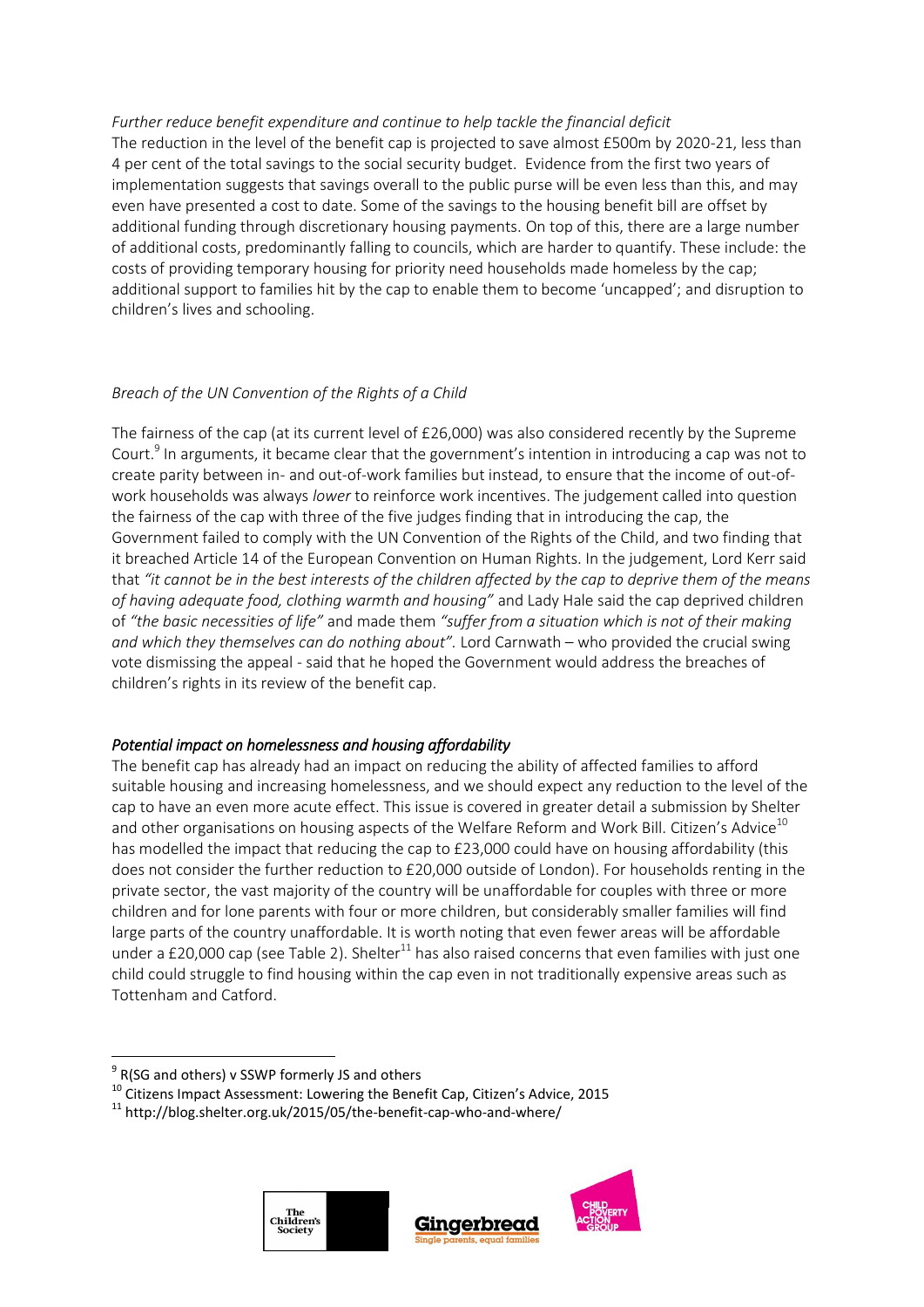Table 2: Number of areas where LHA rate is not be housing benefit under a £23,000 benefit cap



For families hit by the cap, there is a high risk that they will not be able to afford rent payments and will be made homeless. The Homelessness Act 2010 places a duty on local authorities to house priority need households. The benefit cap makes it very difficult – and in some cases impossible – for councils to fulfil the duties placed on them by this act, as it can reduce housing benefit entitlement to as little as 50 pence.

The benefit cap also hits households who are already homeless and living in temporary accommodation. Temporary accommodation (TA) is often more expensive than other forms of housing, and when local authorities are required to house larger families or find adequate accommodation in high rent areas, they will struggle to find TA that does not bring the household within the confines of the 'cap'. As a result, families who are accepted as homeless and then placed in TA could be made homeless again due to their inability to cover their costs as a result of the benefit cap. The perversity of this situation was recognised by Lord Freud during the passage of the Welfare Reform Act when he stated:

# *'We need to get a solution to this so that we do not have a ludicrous go-round of people moving into expensive temporary accommodation which they can no longer pay for because of the cap.'*<sup>12</sup>

Discretionary housing payments (DHP) are used to prevent this situation. We welcome the increase in DHP funding announced (£800m will be provided over the course of the next five years), but DHPs cover a range of circumstances and are finite and unstable. We would expect demand on DHP funding to increase significantly as a result of the lowering of the cap, to the point that it will not be possible for councils to house homeless families in affordable accommodation.

# *Work incentives and work conditionality*

**.** 

For families hit by the cap, the options that have been discussed for managing the drop in income are limited: move into work; move to cheaper accommodation; or absorb the shortfall through tighter

<sup>&</sup>lt;sup>12</sup> House of Lords Debate, 23 January 2012, c893



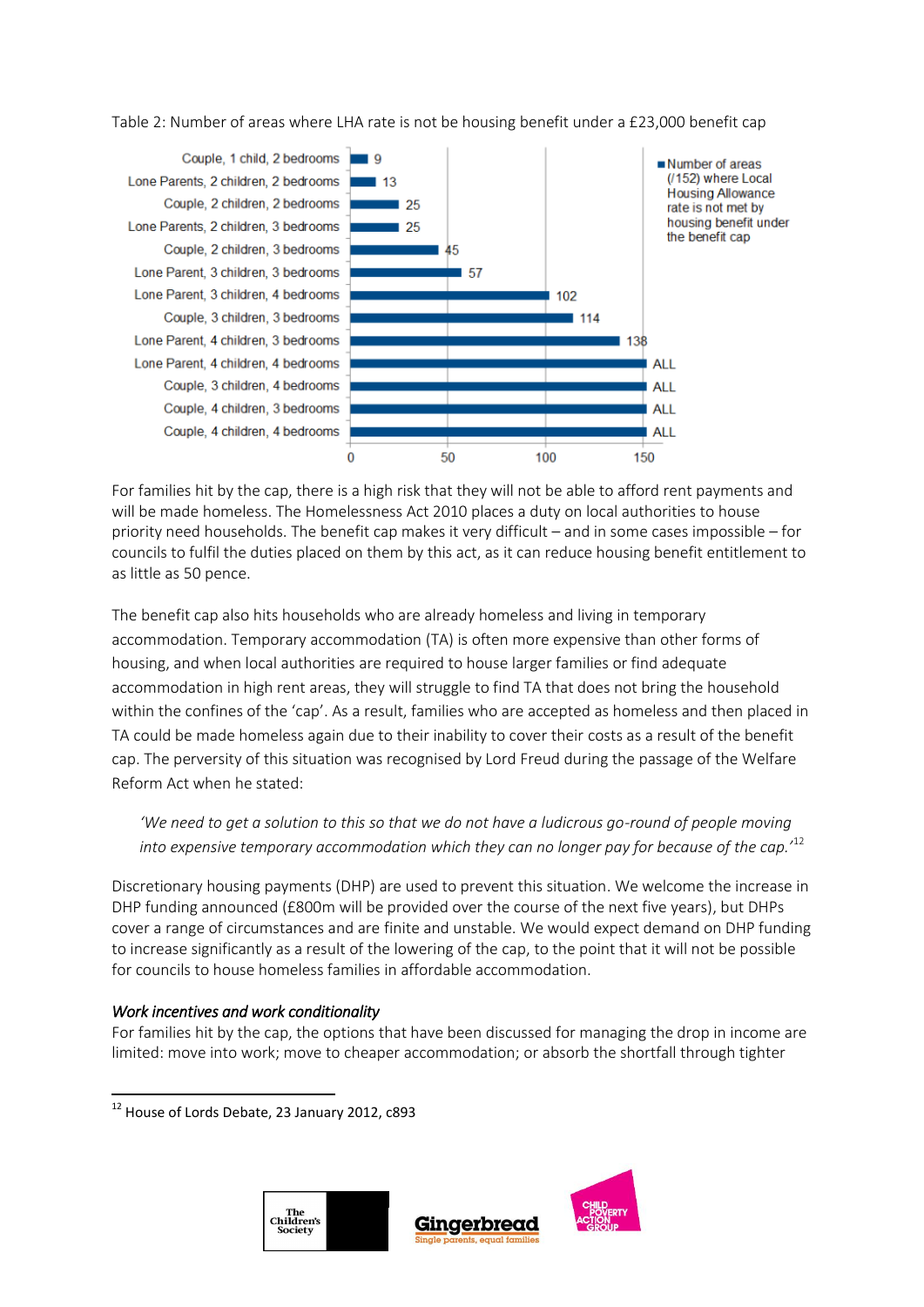budgeting. As already discussed, for many families, it will not be possible to find alternative accommodation that will bring their income below benefit cap levels. We would also dispute whether it was possible for families to absorb the shortfall in income. There is an expectation that benefits are set at a rate that provides claimants and their children with a minimum level of subsistence, a 'minimum income'.<sup>13</sup> Even without the benefit cap, benefit levels are set below the relative poverty line (after housing costs). For example, a couple with two children over 14 will receive 61 per cent of the poverty line in benefits. It is hard to see how families already living significantly below the poverty line could be expected to further tighten budgets.

This means that for many families moving into work is the only way to cope with the benefit cap. We would argue that for these families, the benefit cap goes beyond just incentivising work to instead mandating work. The vast majority of families hit by the benefit cap to date are not mandated to work in recognition of caring responsibilities or health conditions – in May 15 just 15 per cent of capped households were claiming jobseekers allowance.<sup>14</sup> Some parents have even found that they have had job seeking conditions attached to a discretionary housing payment award.

Lone parents are currently not expected to seek work until their youngest child turns 5. However, up until May 15 37 per cent of households capped to date were lone parents with a child under 5 and almost half of point in time capped households in May 15 were lone parents with children under 5 suggesting these households are less likely to move off the cap. This is unsurprising given the barriers faced by this group. There is a shortage of part-time flexible jobs, and the affordable, suitable childcare that would enable them to access these roles. These issues are covered in more detail in Gingerbread's briefing on amendments 69 and 70.

# *Setting the level of the benefit cap in future*

**.** 

The bill sets out that in future the Secretary of State will review the level of the cap to determine whether an increase or decrease is appropriate, at a minimum of once per parliament, but more frequently if considered appropriate (clause 8 (1)). In carrying out this review, the only obligation is that s/he takes into account the national economic situation and "any other matters that the Secretary of State considers relevant" (clause 8 (1) (3)). Given that this is a highly political decision with implications for the functioning of the welfare state, we are concerned about the lack of parliamentary scrutiny and clarity on the criteria that will be used for determining the level of the cap. Supporting documents<sup>15</sup> state that the level is to be set by secondary legislation so that they can be "implemented fairly quickly" (para 37).

We are concerned that this procedure is not suitable given the significance of the level of the benefit cap to the functioning of the social security system. The benefit cap breaks the link between need and entitlement for all working age claimants who are not entitled to a benefit that will make them exempt, thus overriding other tests for entitlement. The link to average earnings has also been broken, and so it is unclear how the current proposed level has been decided on and also how future levels will be decided. Therefore, the decision for setting the level of the cap should be subject to clear criteria and democratic accountability.

<sup>&</sup>lt;sup>15</sup> Welfare Reform and Work Bill: Memorandum from the Department for Work and Pensions, House of Lords Select Committee on Delegated Powers and Regulatory Reform





<sup>&</sup>lt;sup>13</sup> For example, Beveridge 1942, paragraph 27 or HL Deb 13 September 2011 Col 629

<sup>&</sup>lt;sup>14</sup> Benefit cap: number of households capped to May 2015, DWP, 2015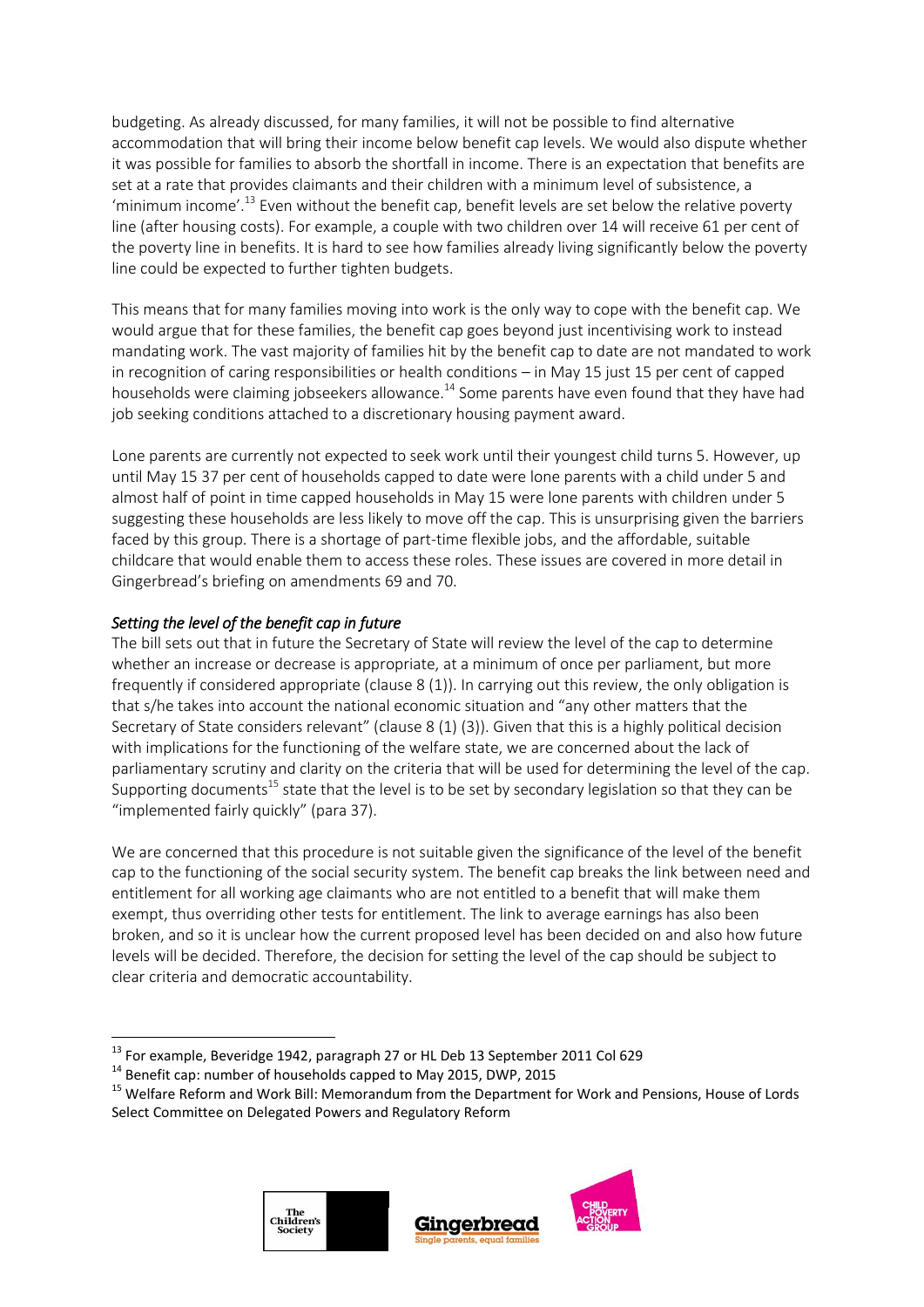### Option for amendments to the benefit cap

We are opposed to the benefit cap on principle. For that reason, we would support the amendments that have currently been tabled that remove the reduction in the level of the cap (amendments 25, 26, 27).

The Impact Assessment<sup>16</sup> outlined three options that were considered for the cap: applying the cap to all working age benefit recipients; leaving the cap at £26,000; or lowering the cap to £20,000 in Great Britain and £23,000 in Greater London. It is disappointing that consideration was not given to further exemptions that could have limited negative impacts on vulnerable groups, particularly children. We urge the committee to consider the following options that could provide protection for these groups.

#### *Align the benefit cap with job seeking conditionality*

Many families hit by the benefit cap will find that starting work is the only way to become 'uncapped' as there are no suitable housing options within the level of the cap. As already discussed, lone parents face additional barriers to work, which is reflected in the expectations that they are not mandated to start work until their youngest child turns 5 (proposed to be reduced to 3) and in guidance around jobseeking expectations for lone parents with older children. Amendment 69 exempts claimants who would not otherwise be expected to seek work by virtue of the benefit they are claiming and amendment 70 provides the same provision under universal credit.

There is evidence that a number of local authorities are making job-seeking a condition of the award of discretionary housing support to applicants who are not required in law to job-search or to be available for work. In recognition of parents' caring role, guidance for jobcentre staff limits the conditions that can be placed on parents claiming jobseekers allowance. There is no such protection within the conditionality imposed as part of a DHP award. The following clause would prevent this from happening in future:

# *New Clause*

Clause 7, page 10, after line 18, insert – "Section 69 of the Child Support, Pensions and Social Security Act 2000 is amended as follows.

"After subsection (2), insert –

(2A) A relevant authority may not impose any conditions on persons claiming or receiving discretionary housing payments other than those imposed under subsection (2)."

#### *Remove children's benefits from the cap*

1

Child tax credit and child benefit are paid to working and workless families recognising the additional costs that raising a child brings for a family. Removing one or both of these benefits from the cap would help to protect children – who have already been disproportionately hit and who are unable to take action to exempt themselves from the cap  $-$  from negative effects. Amendment 30 proposes that child benefit is removed and amendment 31 that child tax credit is removed.

<sup>&</sup>lt;sup>16</sup> Department for Work and Pensions, Welfare Reform and Work Bill: Impact Assessment for the benefit cap, 2015



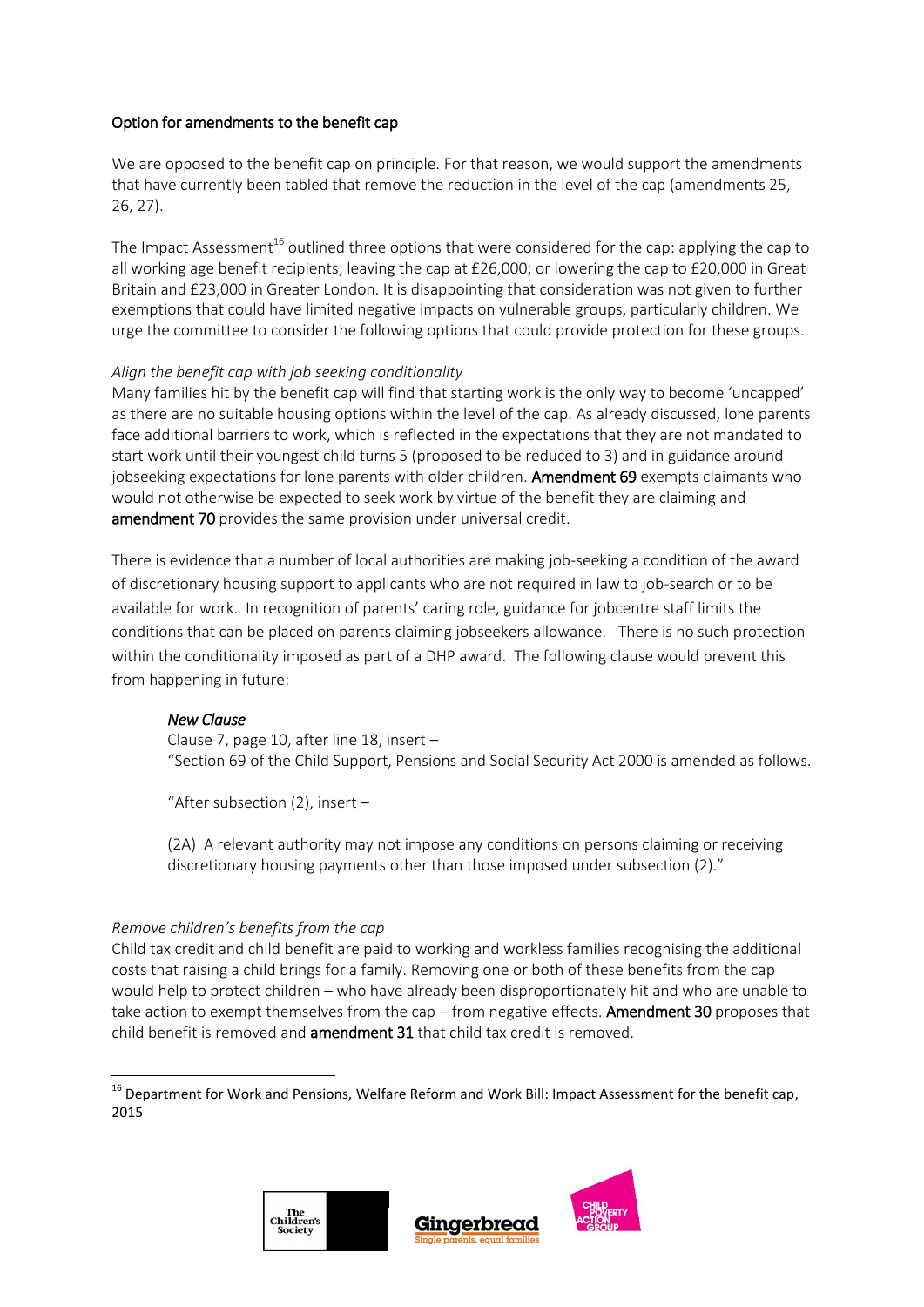#### *Protect children under 5 from the cap*

Children under 5 are more vulnerable than older children and require additional care until they start school. The effect of being deprived of necessities can have a more profound negative effect at this young age. For this reason, children should be exempt from the cap until they start school.

### *Amendment*

Clause 7, page 9, after line 6 insert –

"( ) Regulations under this section must provide for an exemption from the application of the benefit cap for persons responsible for the care of a child aged below 5."

#### *Exempt temporary accommodation*

Households are placed in temporary accommodation as a result of being deemed homeless and priority need, and so are recognised as being vulnerable. Temporary accommodation is often more expensive than other forms of housing, and when local authorities are required to house larger families or find adequate accommodation in high rent areas, they will struggle to find temporary accommodation that does not bring households within the confines of the cap. As a result, families who are accepted as homeless and then placed in temporary accommodation could be made homeless again due to their inability to cover their costs as a result of the benefit cap, regardless of their vulnerability. Amendment 67 exempts households living in temporary accommodation.

### *Protect victims of domestic violence from the cap*

The benefit cap can act as a disincentive for victims of domestic violence to flee, with their children, from the violence and abuse they are suffering at home. Although most refuges are already exempt from the cap, victims who move with their children into temporary accommodation or private rented accommodation have little control over their rent and are therefore more likely to be hit by the benefit cap. Further, the housing benefit regulations allow for payments to two homes for a period following domestic violence in certain circumstances, but this makes it even more likely that the victim will be affected by the benefit cap. This amendment would allow domestic violence victims a period of time to recover and make appropriate arrangements before the benefit cap is applied.

#### *Amendment*

Clause 7, page 9, after line 6 insert –

"( ) Regulations under this section must provide for an exemption from the application of the benefit cap for persons who have separated from a partner following an incident or incidents of domestic violence within the preceding 9 months."

#### *Consider rights of the child when reviewing the level of the cap*

The Supreme Court judgement on the benefit cap<sup>17</sup> highlighted the potential that the cap has to infringe on the rights of the child. In order to ensure that these rights are considered as the level of the cap is decided, the Children's Commissioner for each devolved nation should report on the impact of the benefit of the cap, as is proposed in **amendment 74**. This would help to put children's rights and needs at the forefront of the policy development.

#### *Ensure the level of the cap is uprated in line with prices*

The cap is currently set at an arbitrary amount which will lose value if it is not uprated in line with costs and rents. The Bill as drafted would grant the Secretary of State a broad power to decrease the



<sup>&</sup>lt;sup>17</sup> R(SG and others) v SSWP formerly JS and others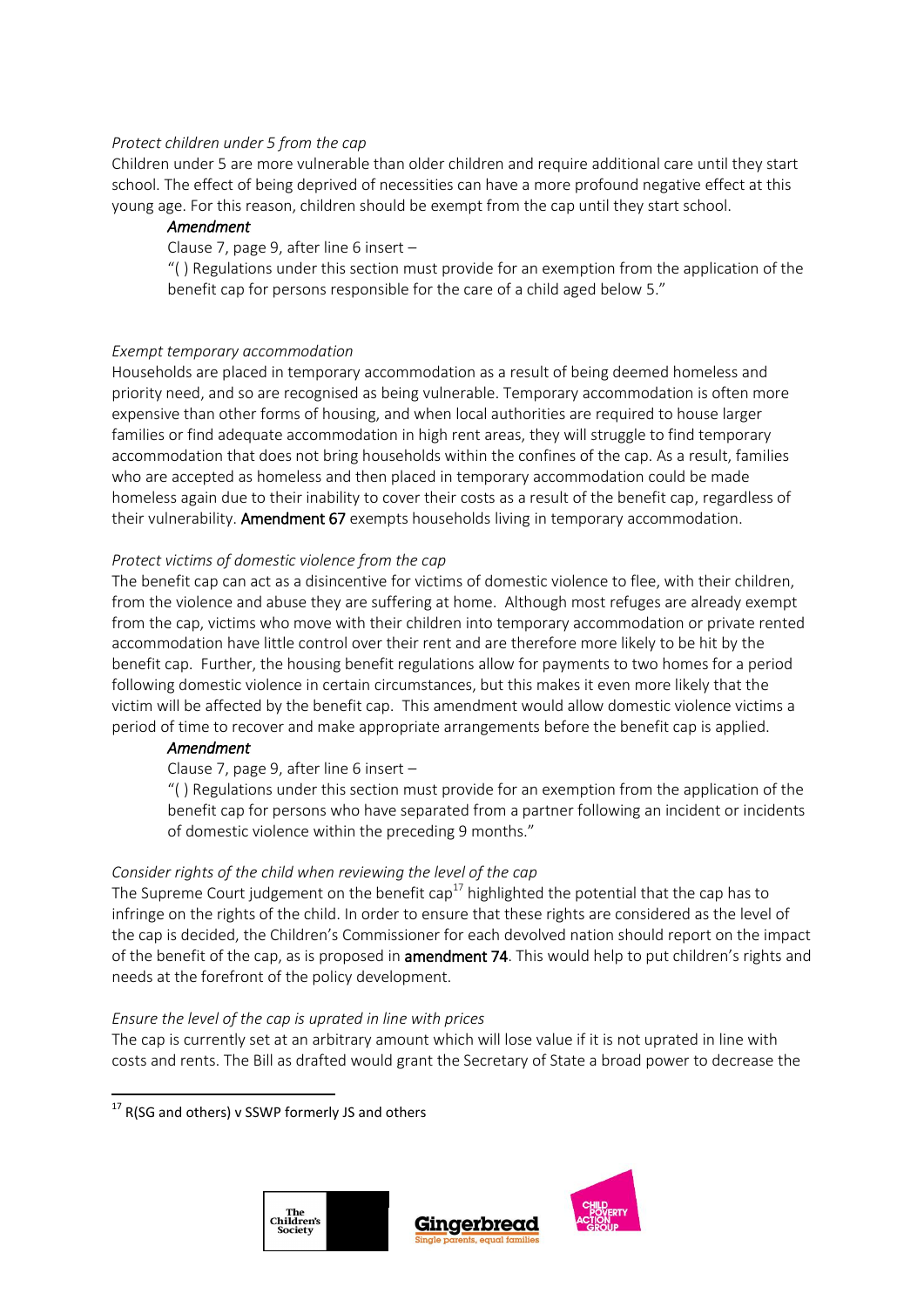level of the cap by statutory instrument passed by affirmative resolution for any reason he considers relevant. This amendment would require him to seek primary legislation before doing so, but allow for increases as prices and/or average earnings rise.

# *Amendment:*

Clause 8, page 10, line 24, remove "or decrease"

For further information on any issues raised in this briefing please contact Megan Jarvie at [mjarvie@cpag.org.uk](mailto:mjarvie@cpag.org.uk) or on 020 7812 5210.